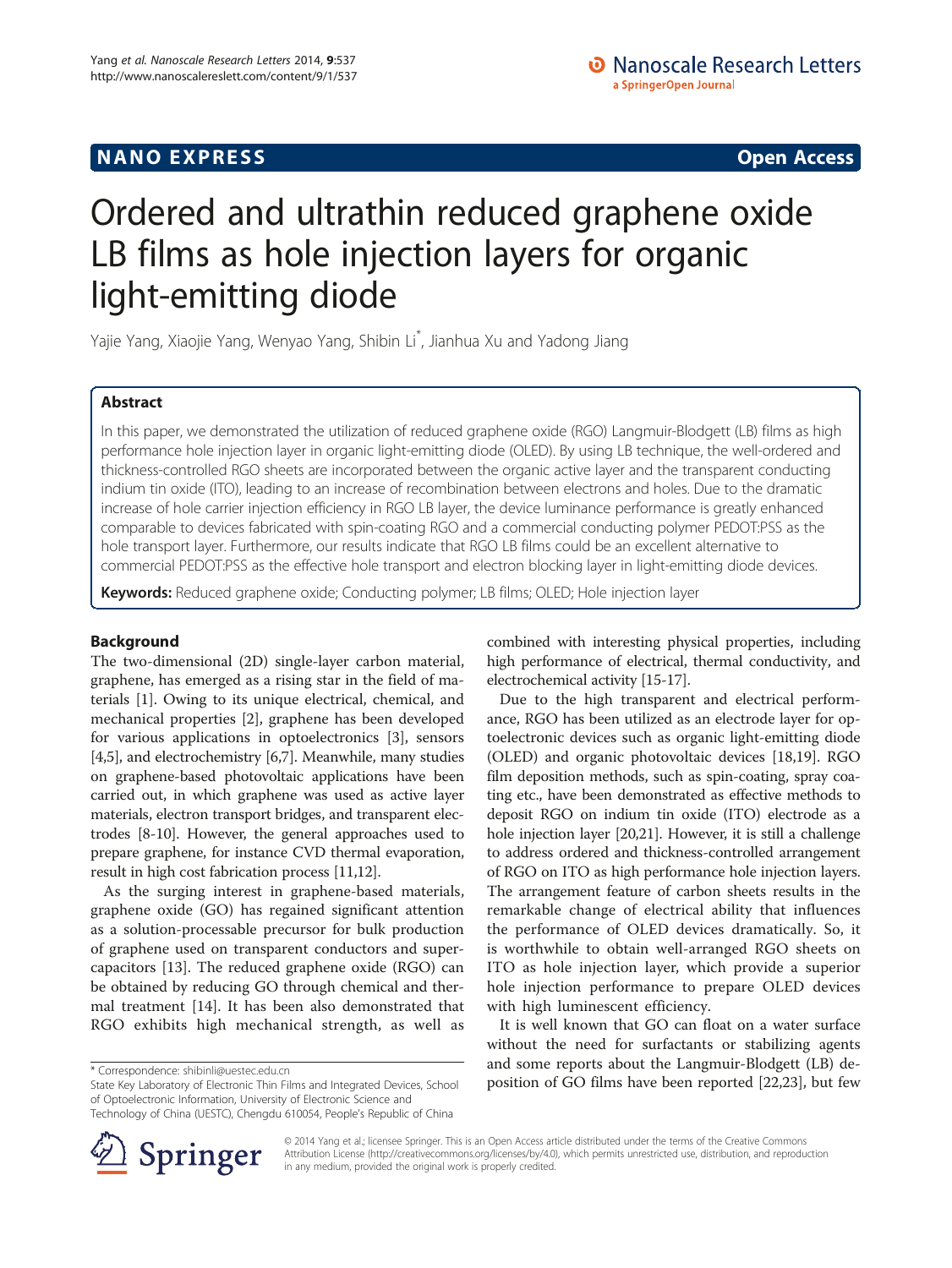works focused on the optoelectronic electrode applications of these GO-based LB films. In our previous work, a RGO/conducting polymer composite was prepared as high performance electrochemical capacitor electrode [[24\]](#page-5-0). In this paper, we demonstrate the preparation of a well-ordered and thickness-controlled RGO layer on ITO surface as hole injection layer by using the LB method. This RGO hole injection layer offers tunable arrangement and loading of RGO on a substrate. Limited work is focused on fabricating RGO LB layers as hole injection layer and the performance of related device. Owing to the flexible nature of RGO, the LB deposition technique can substantially suppress the folding and wrinkling of graphene oxide sheets, and the sheets are able to be transferred onto a substrate with defined structure, which could provide preferred film structure for effective hole carrier injection.

# **Mathods**

## Materials

Graphite flakes used for GO preparation were purchased from Sigma-Aldrich (St. Louis, MO, USA). GO was synthesized from natural graphite flakes through Hummer's method [\[25\]](#page-5-0). The size of graphite flakes was 380 μm (grade 3061). In order to obtain stable GO dispersion for LB deposition, 20 mg GO was dissolved in 80 ml methanol/deionized (DI) water (volume ratio 4:1) mixture solution, and the solution was subjected to ultrasonication for 30 min followed by centrifugation at 2,500 rpm. N,N′-Bis (3-methylphenyl)-N,N′-diphenylbenzidine (TPD) and Tris (8-hydroxyquinolinato)aluminium Alq3 were also purchased from Sigma-Aldrich. A commercial conducting polymer PEDOT:PSS (product code as Clevios™ P Jet) was purchased from Bayer company (Leverkusen, Germany). Aluminum as a cathode was purchased from Dongyang Inc. (Shenzhen, China). All solvents used in experiment are high purity level.

## Film and device fabrication

The preparation of different-layer GO sheets was carried out in a KSV-5000 LB system (KSV Instruments Ltd., Helsinki, Finland). The self-assembly performance of GO at air-water interface was characterized by a BAM-300 Brewster angle microscopy (KSV Instruments Ltd., Helsinki, Finland). Before the film preparation, the trough was carefully cleaned with chloroform and then filled with DI water. GO solution was dropwise spread onto the water surface by using a glass syringe. Surface pressure was monitored through a tensiometer attached to a Wilhelmy plate. The film was compressed by the barriers at a speed of 1 mm/min. The GO monolayers were transferred to substrates at various points during the compression by vertically dipping the substrate into the trough and slowly pulling it up (1 mm/min). The substrate was first processed with a hydrophilic treatment in order to

deposit uniform GO LB layers. By repeating this vertical dipping process, different-layer GO sheets were deposited on substrate uniformly with a layer-by-layer structure. After the deposition of GO LB films, the substrate was treated in a water vapor oven at 200  $C^{\circ}$  for 6-h GO reduction. Surface morphology of GO and RGO films were investigated by SP 3800 atomic force microscopy (AFM; Seiko Instrument Industry Corporation, Tokyo, Japan) with a tapping mode. The morphological properties of GO and RGO were also investigated with Hitachi S-2400 scanning electron microscopy (SEM; Hitachi, Ltd., Chiyoda, Tokyo, Japan). UV-vis spectrum of the film was recorded on a UV 1700 spectrometer (Shimadzu Corporation, Nakagyo-ku, Kyoto, Japan).

After the preparation of RGO on substrate, the following active layers for OLED were prepared through spin-coating method. The TPD and Alq3 solutions were spin-coated on RGO-covered substrate at 2,000 rpm. The devices used a 50-nm TPD as the hole transport layer and 50-nm Alq3 as the electron transport layer. After the deposition of active layer, an Al cathode electrode was deposited onto the active layer by thermal evaporation in vacuum with a thickness of 60 nm. The OLED with a structure of ITO/RGO LB films/TPD/ Alq3/Al-electrode was fabricated, and the device performance was measured at room temperature. For electrical performance testing of GO and RGO films, A Si/  $SiO<sub>2</sub>$  substrate with prepatterned electrodes was used for current-voltage (I-V) measurement. The interdigitated electrodes had a 15 and 30 μm channel length. The I-V curves were characterized by a Keithley 4200 semiconducting testing system (Cleveland, OH, USA).

# Results and discussion

GO can float on a water surface without surfactants or stabilizing due to the geometric similarity of GO with air-water interface, which makes it ideal for accommodating the flat sheets. It can be seen from Figure [1](#page-2-0) that GO sheets arrange compactly at the air-water interface with continuous compression. This compact arrangement of GO sheets can be constructed on different substrates through vertical or horizontal deposition. By controlling the surface pressure, the uniform and compact arrangement of graphene oxide sheets can be obtained. Moreover, large area LB deposition can also be realized on GO sheets with tunable arrangement on different substrates.

Due to the low conductivity, pure GO is not suitable as a carrier transportation layer and a further-reduced treatment on GO leads to formation of RGO with better conductive performance. Figure [2](#page-2-0) shows SEM images of two-layer GO sheets deposited on Si substrate after the thermal treatment. The results reveal that the thermal treatment does not lead to distinct morphology change, and the RGO sheets obtained from GO LB films keep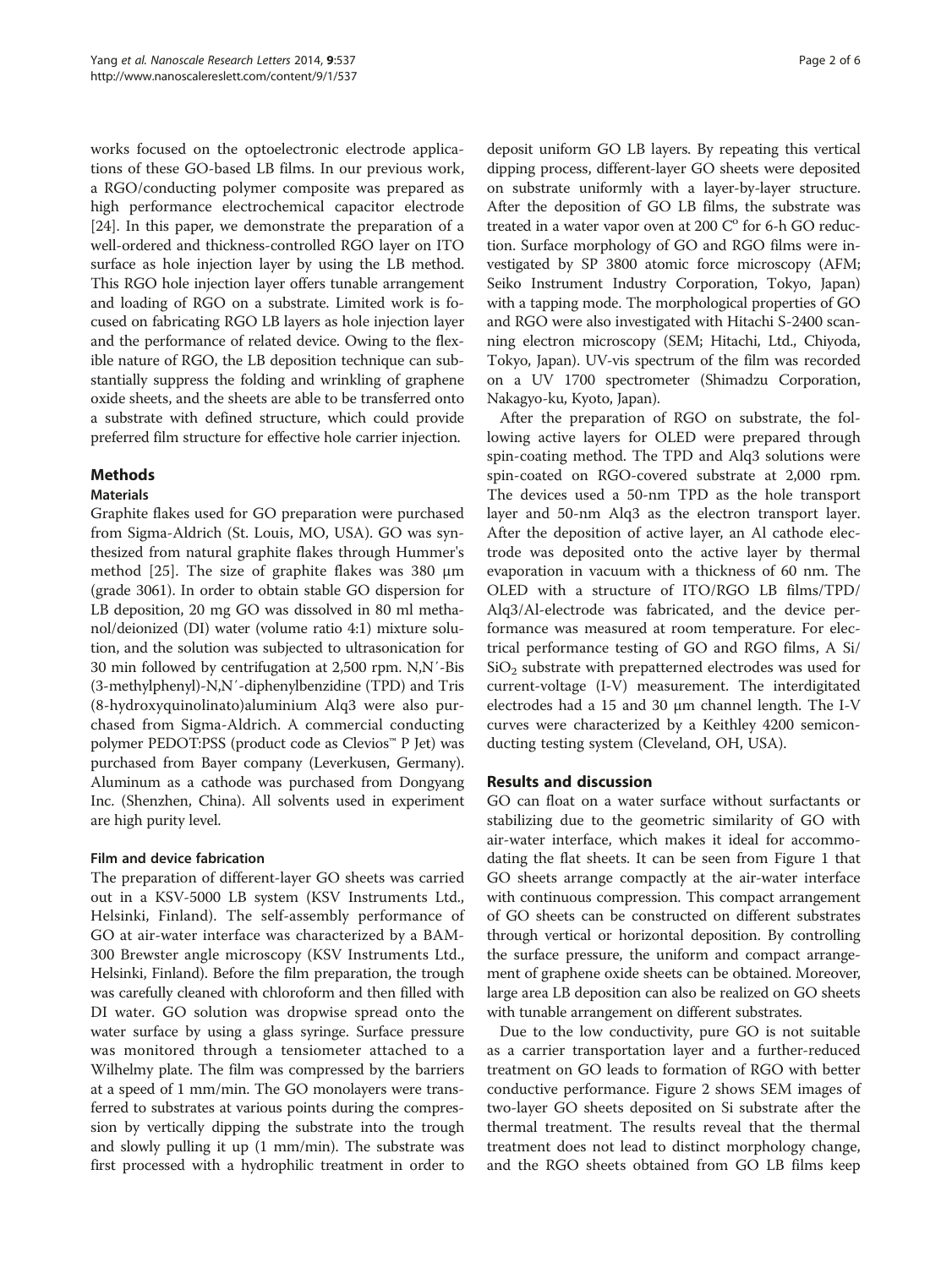<span id="page-2-0"></span>

the ordered and compact formation. An investigation of surface roughness characterized by AFM indicates that LB deposition of RGO on ITO gives rise to the surface roughness decrease of ITO. The average thicknesses of the 1-, 2-, and 4-layer RGO LB films were estimated to be 1.2, 2.1, and 3.5 nm, respectively, corresponding to roughness (rms) of 0.50, 0.88, and 1.76 nm. These roughness values are lower than the bare glass/ITO substrate, indicating that the deposition of RGO layers serves to planarize the anode surface. The uniform RGO LB layers display excellent covering performance as the hole injection layer between ITO and active layer. Figure 2c shows the transmission performance of ITO covered by differentlayer RGO films. Although the transmittance decreases slightly with thickness, the optical transmission spectra reveal that the GO thin films do not significantly change the transparency of the ITO electrode.

The thermal treatment results in the change of structure and conductivity performance of GO, leading to the formation of RGO with better conductivity. As shown in Figure [3,](#page-3-0) the I-V characteristics of GO and RGO LB films display a dramatic enhancement of conductivity after the thermal treatment, indicating the successful thermal reduction of GO to RGO. The thermal treatment makes the reduced GO resemble graphene, whose conductivity is comparable to that of doped conductive polymers, but with some residual oxygen and structural defects [\[12](#page-5-0)]. The linear I-V curves of GO and RGO LB films confirm the good ohmic contact between LB film and electrodes. The electrical resistance of GO LB films treated at 200°C is about  $5.2 \times 10^3$ /( $\Omega$  m), which is higher than spin-

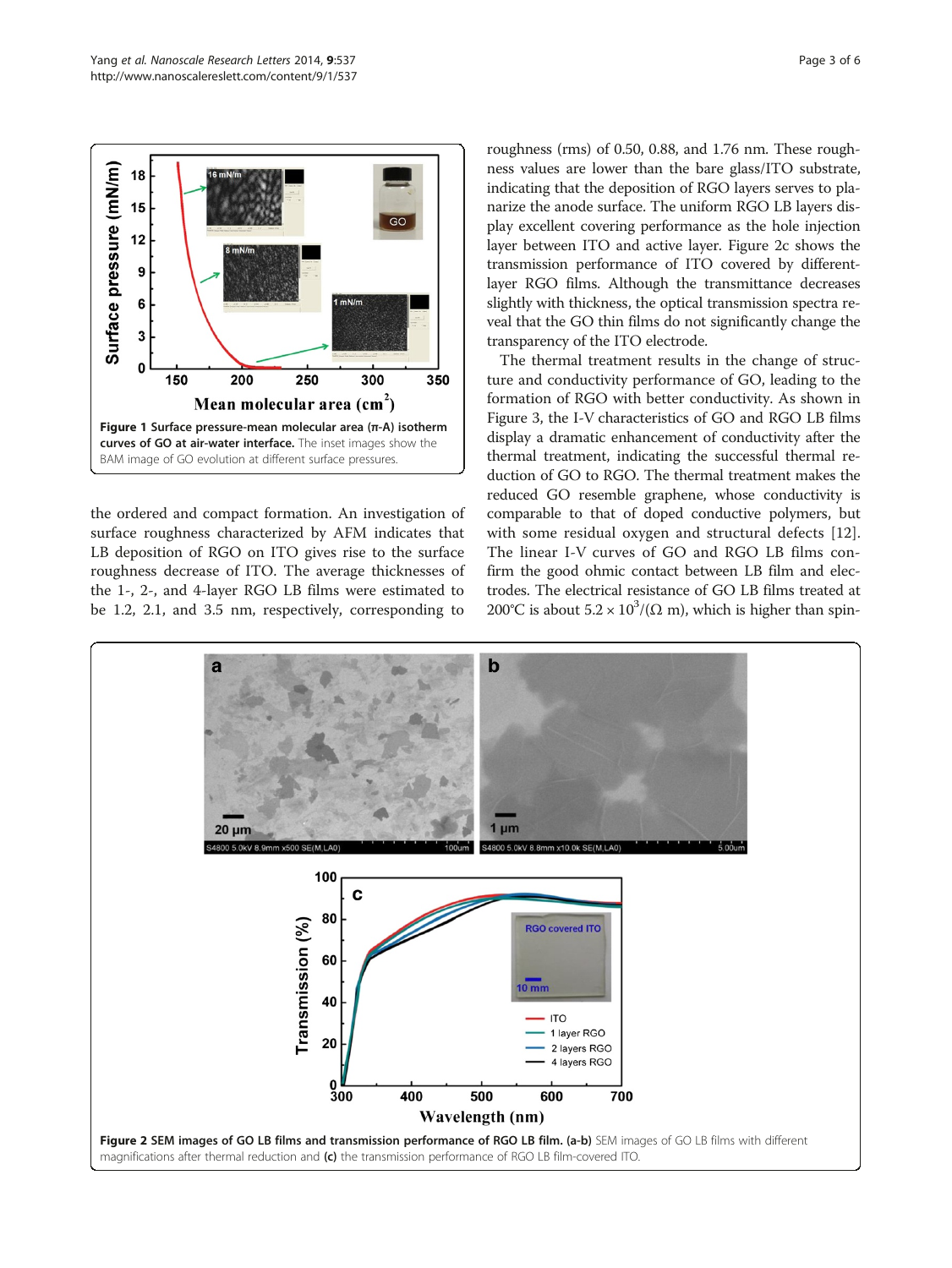<span id="page-3-0"></span>

coating PEDOT:PSS films (about  $7.3 \times 10^2/(\Omega \text{ m})$ ) and spin-coating RGO films (about  $2.6 \times 10^3/(\Omega \text{ m})$ ). It has been found that the electrical performance of RGO LB films shows strong dependence on surface pressure of GO film preparation, and the higher surface pressure causes better conductivity of RGO. We conclude that higher surface pressure addresses more compact and continuous arrangement of RGO sheets, resulting in a uniform and compact conducting channel for effective carrier transfer.

The electroluminescence (EL) performance of a device with GO, RGO, and commercial PEDOT:PSS as injecting layer are shown in Figure 4. The result indicates that the EL peaks of all devices are located at 578 nm. This result means that the change of injection layer shows no influence on EL peak of an OLED device.

Figure 5 shows the I-V curves of devices with different materials as hole injection layer. Compared with spincoating RGO, GO, and PEDOT:PSS films, the enhanced current density of a device is observed after the insertion of RGO LB films as hole injection layer. The ordered and well-defined structure of hole injection layer plays a important role for effective hole transportation due to the hopping transfer of hole carrier in hole injection layers. Hence, a conducting and well-ordered RGO structure is suitable for this hole injection layers. RGO LB films ensure the enhancement of current and effective hole carrier injection because of highly ordered structure. Moreover, the insertion of ordered and well-defined nanostructure as hole injecting layer further enhances the exciton formation from hole-electron combination. The RGO LB film-based device exhibits larger current at the same applied voltage, indicating a lower driving voltage of device. Compared with RGO LB films, the device with spin-coating RGO layer as hole injection layer shows inferior current performance due to the non-ordered structure of this injection layer. But, compared with GO-based device, better current performance of device based on spin-coating RGO is achieved due to the higher conductivity of RGO.

Figure [6](#page-4-0) shows the influence of film deposition on I-V performance of devices. It has been found that higher film deposition pressure results in better I-V performance as well as larger current at same voltage. We deduce that RGO LB films obtained from higher surface pressure addresses more compact and continuous arrangement of RGO sheets, resulting in uniform and compact RGO sheets for effective carrier transfer. However, a loose arrangement of RGO sheets makes it difficult for effective hole transferring, and it would also make a negative effect on efficient hole-electron combination and luminance efficiency in OLED.



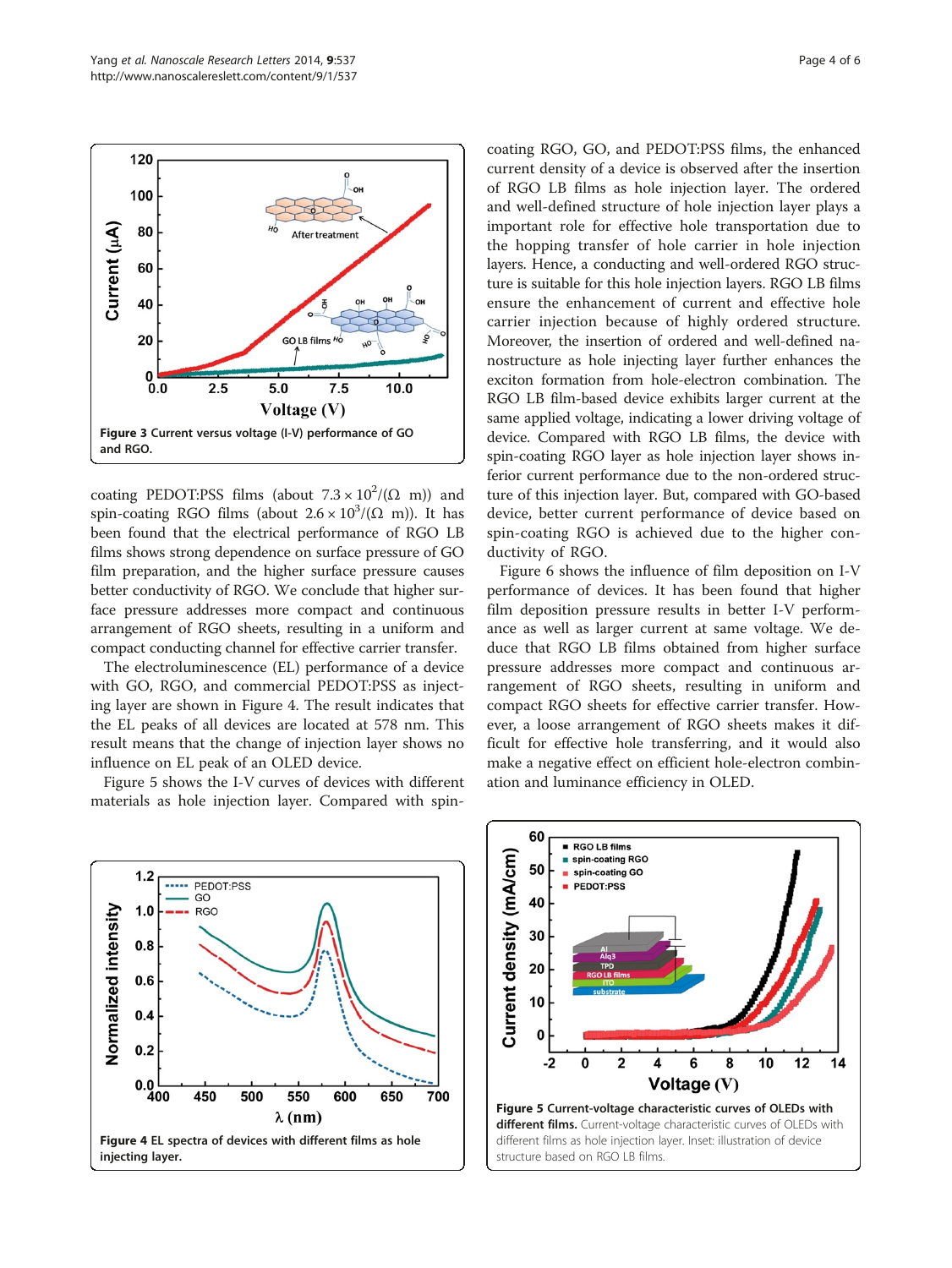<span id="page-4-0"></span>

Figure 7 shows the luminance-voltage performance of devices with different films as hole injection layers. The best luminance is achieved by device with the RGO LB films as hole injection layer. This device exhibits a maximum luminance of about  $6,232$  cd/m<sup>2</sup> at a 12-V driving voltage, which is higher than the spin-coating RGO and commercial PEDOT:PSS devices. This result indicates that an ultrathin and well-ordered arrangement of nanosheets in hole injection layer obviously enhances hole injection efficiency in OLED, and this well-ordered hole injection layer is also important for OLED to achieve higher luminance performance. We also calculated the band energy of different functional layers in this device. The band energies of the ITO, TPD/Alq3, and Al layers are well known, and a detailed investigation shows that average work function (4.7 eV) of RGO thin films in our work is comparable to ITO for better hole injection.



Table 1 Performance of devices with different films as hole injecting layer

| <b>Device</b>                  | <b>Driving</b><br>voltage $(V)$ for<br>100 mA/cm <sup>2</sup> | Max luminance<br>$(cd/m^2, 12 V)$ | Luminance<br>efficiency<br>(cd/A, 12 V) |
|--------------------------------|---------------------------------------------------------------|-----------------------------------|-----------------------------------------|
| PEDOT:PSS<br>spin-coating film | 11.7                                                          | 4.435                             | 2.9                                     |
| GO spin-coating film           | 12.1                                                          | 2,253                             | 1.9                                     |
| RGO spin-coating film          | 11.4                                                          | 4,107                             | 3.0                                     |
| RGO LB film                    | 9.6                                                           | 6,232                             | 3.8                                     |

Table 1 shows a detailed performance comparison of devices with different films as hole injection layer. Compared with other devices, the RGO LB film device achieves excellent performance in driving voltage, maximum luminance, and luminance efficiency. We also investigate the influence of heating temperature during reduction of GO on luminance performance of devices, which is shown in Table 2. It can be seen that, with the increase of heating temperature, the efficient reduction of GO is achieved and the RGO-based device exhibits improved luminance performance. In a word, we demonstrate the insertion of well-ordered and highly conductive RGO LB films as hole injection layer for OLED, and these RGO LB films could be an excellent alternative to commercial PEDOT:PSS as the effective hole injection and electron blocking layer for improving luminance efficiency.

## **Conclusions**

The LB assembly and a following reduction process produce the high-conductivity and well-ordered-structure RGO LB films. The results of I-V tests indicate that the thermal treatment changes the electrical performance of GO films dramatically. The RGO LB films are successfully incorporated between ITO and active layer as a hole injection layer. The incorporation of well-ordered and thickness-controlled RGO leads to an increase in recombination of electrons and holes as well as the block to the electrons. Our results indicate that RGO LB films are an excellent alternative to commercial PEDOT:PSS as the effective hole transport and electron blocking layer in OLED for improving luminance efficiency.

Table 2 Influence of heating temperature during thermal reduction on device luminance performance

| Heating<br>temperature (°C) | <b>Driving</b><br>voltage (V) for<br>100 $mA/cm2$ | Max<br>luminance<br>$(cd/m^2, 12 V)$ | Luminance<br>efficiency<br>(cd/A, 12 V) |
|-----------------------------|---------------------------------------------------|--------------------------------------|-----------------------------------------|
| 50                          | 11.3                                              | 4,015                                | 25                                      |
| 150                         | 10.1                                              | 5.527                                | 3.3                                     |
| 200                         | 97                                                | 6.144                                | 37                                      |